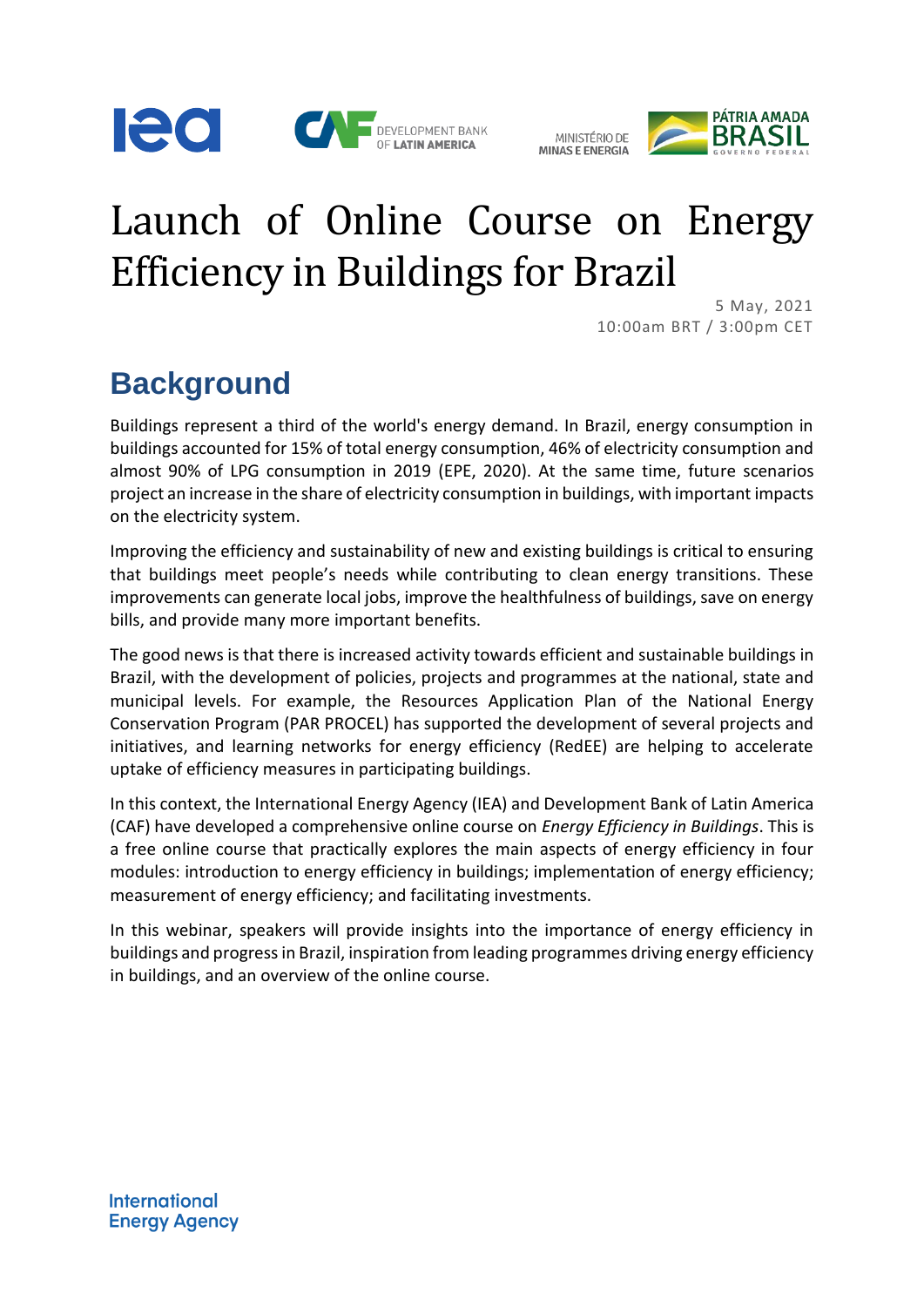



## **Agenda**

| Times reflect BRT |                                                      |                                                                                                                                                                |
|-------------------|------------------------------------------------------|----------------------------------------------------------------------------------------------------------------------------------------------------------------|
| $10:00 - 10:15$   | Introduction                                         | Alexandra Maciel,<br>Infrastructure<br>Analyst, MME                                                                                                            |
| $10:15 - 10:30$   | Presentation of course                               | Jordan,<br>Policy<br>Maxine<br>Energy<br>Analyst, IEA                                                                                                          |
| $10:30 - 10:45$   | Presentation of PROCEL programmes<br>and initiatives | Cunha,<br>Architect,<br>Elisete<br>Eletrobras/Procel                                                                                                           |
| $10:45 - 11:00$   | <b>Presentation of Learning Networks</b>             | Gustavo Gontijo, Coordinator<br>_of<br>RedEE - Public Buildings                                                                                                |
| $11:00 - 11:10$   | Q&A                                                  | Samira Sousa, General Coordinator<br>for Energy Efficiency, MME<br>participation of Fernando<br>With<br>Branger, Senior Executive / Energy<br>Coordinator, CAF |
| $11:10 - 11:15$   | Closing                                              | Samira Sousa, General Coordinator<br>for Energy Efficiency, MME                                                                                                |

## **Speakers:**



Alexandra Maciel

Graduated in Architecture and Urbanism at the University of Brasília (1998), master's and doctorate in Civil Engineering at the Federal University of Santa Catarina (2002 and 2006), working as a researcher at the Energy Efficiency in Buildings Laboratory - LabEEE. She is a Level A licensed professor at the Centro Universitário de Brasília and, since 2008, she is infrastructure analyst of the Ministry of Economy, having coordinated the area of energy efficiency at the Ministry of the Environment for 10 years. Currently, she is working at the Ministry of Mines and Energy, in the General Coordination of Energy Efficiency. She has experience in Architecture and Urbanism, with an emphasis on technology, working mainly on

**International Energy Agency**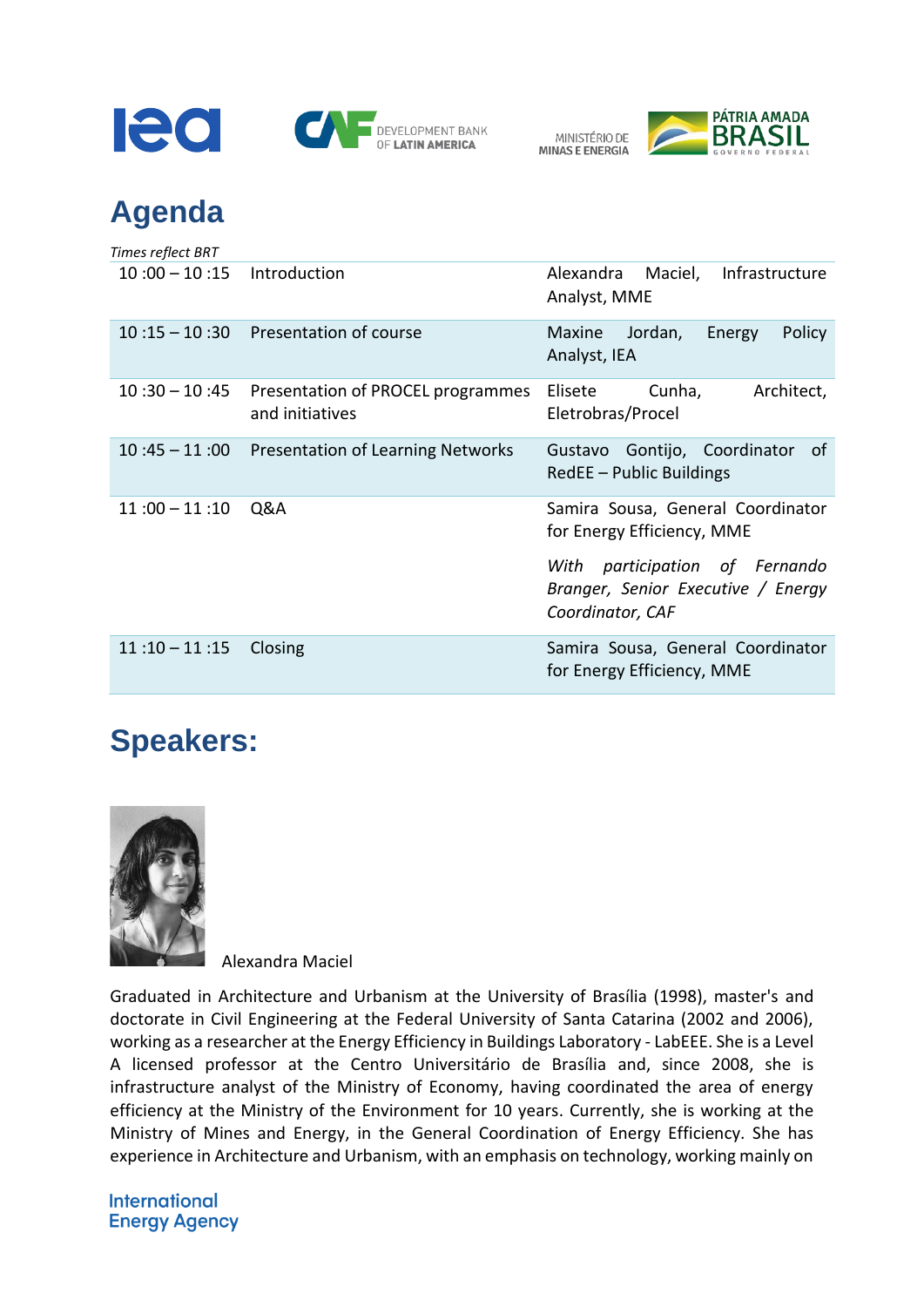

MINISTÉRIO DE MINAS E ENERGIA



the following themes: energy efficiency, bioclimatic architecture and passive design strategies.



Maxine Jordan

Leads the energy efficiency in buildings work within the IEA's Energy Efficiency in Emerging Economies (E4) Programme. After several years working as a building services and environmental design consultant in London specialised in high-performance buildings, Maxine moved to Brazil to work in one of the country's leading energy efficiency and policy research consultancies, where she participated in preparatory studies for the National Energy Efficiency Action Plan for Buildings, alongside capacity building and design consultancy activities. At the IEA, Maxine has led the development of the GlobalABC Global and Regional Roadmaps for Buildings and Construction for Asia, Africa and Latin America. She also provides policy support and analysis for buildings and cooling efficiency across the Agency. Maxine holds a Masters of Engineering degree from the University of Cambridge in Civil, Structural and Environmental Engineering.



Elisete Cunha

Architect and urban planner at UFF - Universidade Federal Fluminense, specialist in Planning and environmental management and in Economics and sustainability management with emphasis on social interest housing. She has worked for ten years in construction industry on management of residential, high-end commercial and distribution centres, and two years in facilities management of corporate building. In the last ten years, her work has been in the area of energy efficiency in buildings, in the National Electricity Conservation Program - Procel.